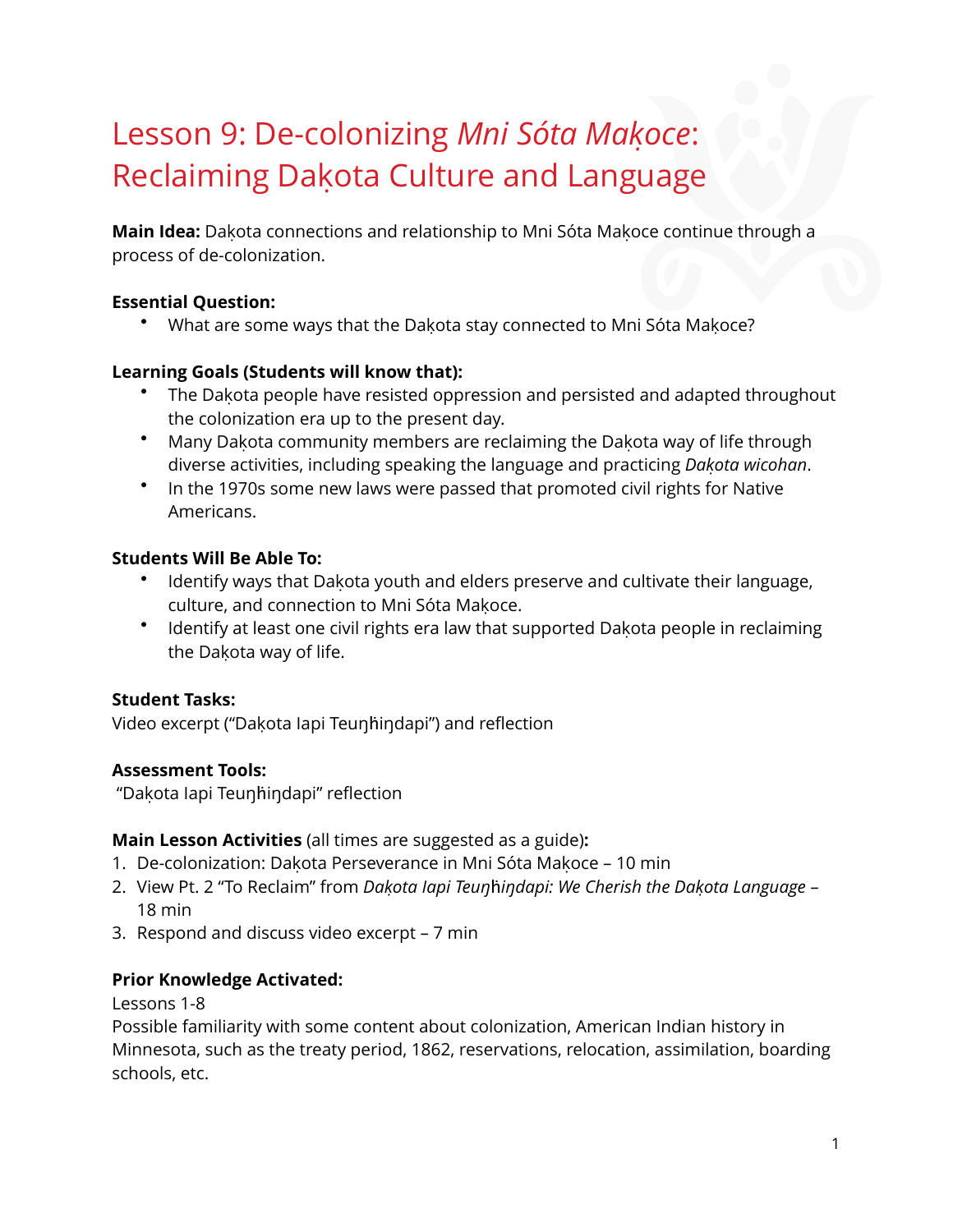### **9.1 In the Classroom**

#### **Learner Resources Teacher Materials**

#### **Media Resources:**

Login by clicking Login button or going to: <http://dakotawicohan.org/my-account/>

#### - **Username:** DW

- **Password:** dakota123

#### Then go to:

[http://dakotawicohan.org/lessons/lesson-9](http://dakotawicohan.org/lessons/lesson-9-de-colonizing-mni-sota-makoce-reclaiming-dakota-culture-and-language/) de-colonizing-mni-sota-makoce-reclaimingdakota-culture-and-language/

#### and

http://dakotawicohan.org/lessons/film[booklet-dakota-iapi-teunhindapi-we-cherish](http://dakotawicohan.org/lessons/film-booklet-dakota-iapi-teunhindapi-we-cherish-the-dakota-language/)the-dakota-language/

#### **Daḳota Community Interviews:**

- Pt. 2 "To Reclaim/Kiyuwaste" from Dakota lapi Teunhindapi: We Cherish the Dakota Language

#### **Dakọ ta language in this lesson:**

- **Dakọ ta wicọ ḣ'aŋ** – *Dakoṭ a ways of living* - **ikcẹ wicaṡta** – *common people/person* mitakuye owas'in - all my relations; we are all *relatives*

- **Mni Sóta Makọ ce -** *land where the waters reflect the skies*

- **teuŋḣiŋdapi –** *they cherish it*

- **wicooyake –** *historical or personal stories*

#### **Handouts:**

- "Dakota lapi Teunhindapi" Reflection Worksheet

#### **Vocabulary:**

(add to ongoing wall chart or student notebooks) - **de-colonization:** *the process through which a colonized people reject the control and dominating ideas of the colonizing power; it can include actual armed resistance but also has meant Indians acknowledging past trauma and returning to their culture and language*

- **reclaim**: *to take back something that was once yours*

- **perseverance**: *the quality of being able to be steady and strong in one's actions no matter how difficult it is*

#### **MN 6th grade Social Studies Standards Alignment:**

- 6.4.4.19.3 Explain reasons for the United States-Dakota War of 1862; compare and contrast the perspectives of settlers and Dakota people before, during and after the war. (Civil War and Reconstruction: 1850-1877)
- 6.4.4.20.4 Describe Minnesota and federal American Indian policy of the late nineteenth and twentieth centuries and its impact on Anishinaabe and Dakota people, especially in the areas of education, land ownership and citizenship. (Development of an industrial United States: 1870-1920).

### **Recommended Reading for Instructors**

#### **Other Instructional Materials**

#### **Northern Lights Connections**

- Chapter 18 : Taking A Stand (digital 18.13-18.16; print pp. 402-04)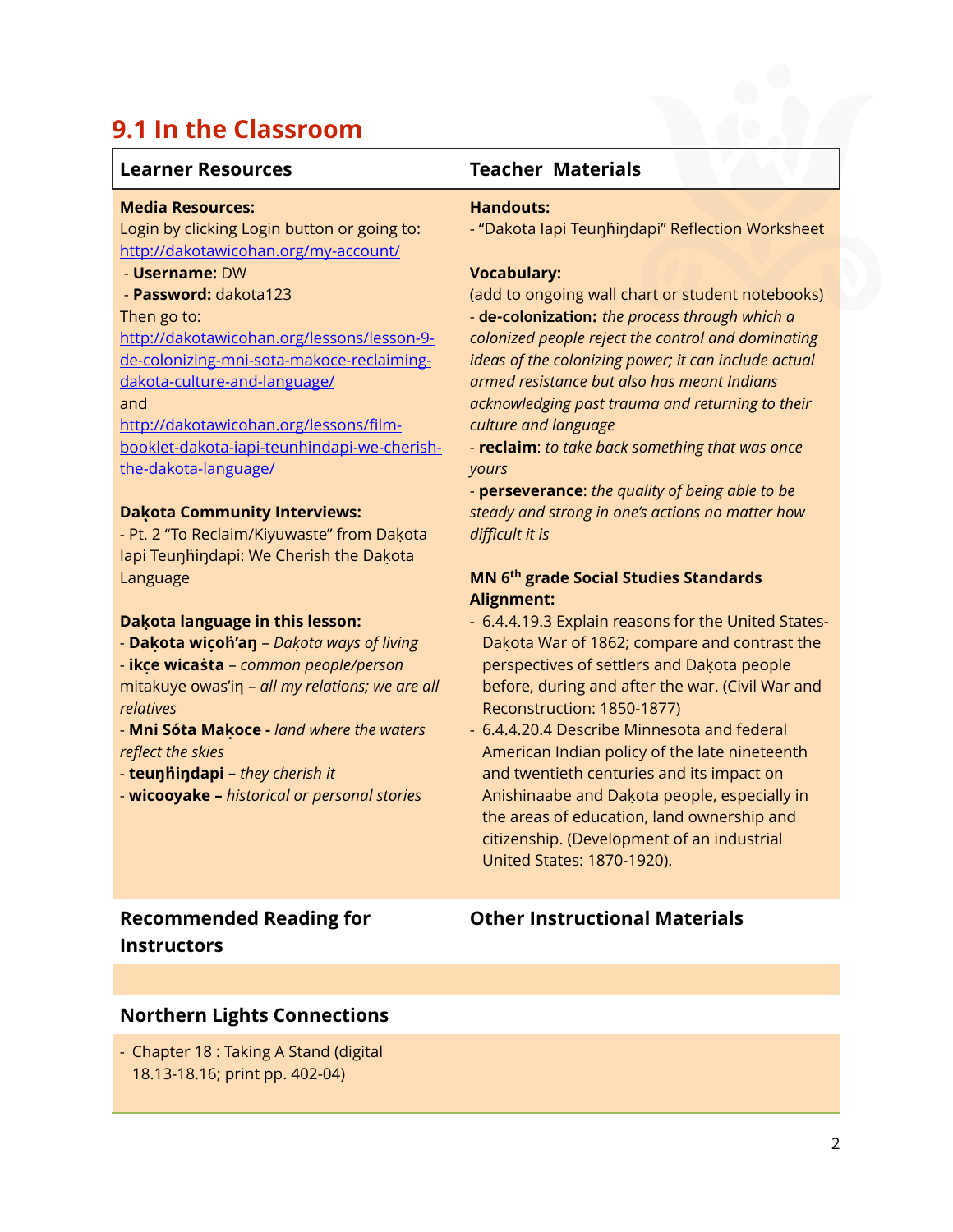## **9.2 De-colonization: Dakọ ta Perseverance in Mni Sóta Makọ ce**

Review main idea, essential question, learning goals and any vocabulary for the day.

*We learned about the process of settler colonization in North America and in Minnesota in particular, and how the treaty period and the U.S.-Dakoṭ a War of 1862 led to exile and violence* and cultural loss for the Dakota people. Since that time, some Dakota people have moved back *to Minnesota. However, most Dakoṭ a people who are from Mni Sóta Makoc̣ e or whose ancestors are from here are still living in exile from Minnesota. There are Dakoṭ a reservations again and people are teaching and learning the Dakoṭ a language and cultural lifeways in an effort to decolonize themselves. De-colonization for an individual or a community is about rejecting the idea that the attitudes and culture of the colonizer are superior. It is about acknowledging the ways that you and your community have been dehumanized through past violence and cultural oppression and finding ways to become strong again in your own culture.* 

*Finding that strength for Dakoṭ a people is different for each person. For some it might mean using kinship terms in daily conversation, or using the Dakoṭ a language more regularly or to introduce oneself, or actively recalling Dakoṭ a history and stories. Many Dakoṭ a people are decolonizing themselves by striving to be ikcẹ wica*ṡ*ta ("the common people"). We learned previously that ikcẹ wica*ṡ*ta is a concept rooted in humility—we are no better and no worse than anyone else. The concept of ikcẹ wica*ṡ*ta can be healing also, for both the colonized and the colonizer. Acknowledging each other's full humanity allows both groups to live and work together with greater understanding, despite past trauma and violence. Seeing yourself in relationship to other people—mitakuye owas'i*ƞ*—is a step forward on that healing path.* 

*The Dakoṭ a have not just renewed their individual spiritual and cultural connection to Mni Sóta Makoc̣ e. In the 1970s, the political climate shifted because of the efforts of American Indian* activists around the United States. As a result, laws were passed that supported Dakota people in *reclaiming the Dakoṭ a way of life:*

- 1. **1972** Indian Education Act—which recognized and comprehensively began to address American Indian's unique educational and cultural needs, including language.
- 2. **1975** Indian Self-Determination Act—which recognized and deliberately worked towards respecting tribal sovereignty, specifically in planning, conducting, and administering their own programs and services.
- 3. **1978** Indian Religious Freedom Act—which allowed American Indians to practice their spirituality and religious traditions without legal penalty for the first time in the United States.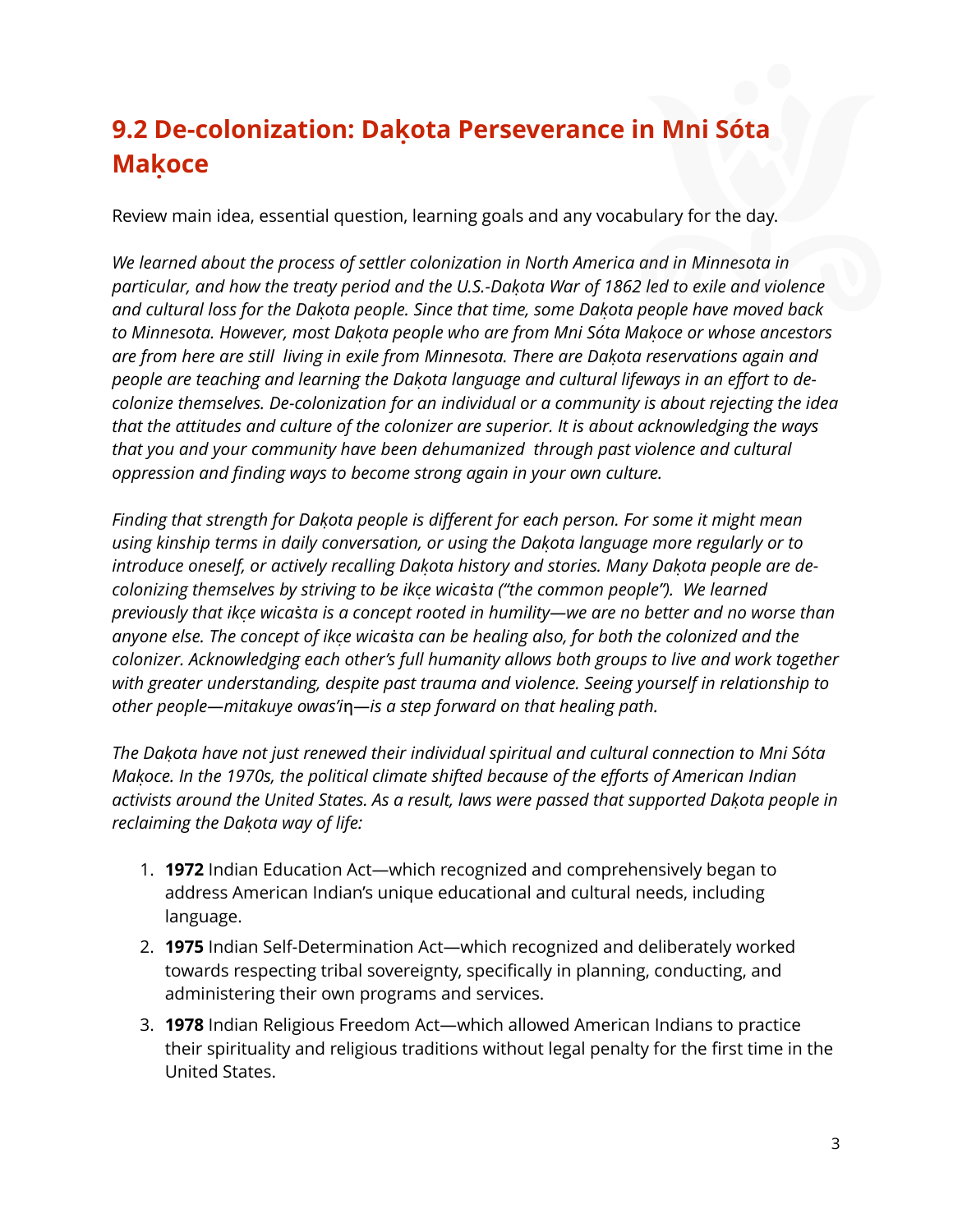4. **1978** Indian Child Welfare Act—which established new laws and protective monitoring measures to ensure that American Indian children were no longer taken from their homes against their family's wishes. This Act valued keeping Native children in Native families and communities.

*Dakoṭ a people today are following in the footsteps of their parents, grandparents, and ancestors who worked hard to pass on Dakoṭ a wicọ* ḣ*'aŋ and bring these increased rights to American Indian people.* 

### **9.3 View Pt. 2 "To Reclaim/Kiyuwaste" from Dakọ ta Iapi Teuŋḣiŋdapi: We Cherish the Dakọ ta Language**

Watch the second part of the DVD, "Dakota lapi Teunhindapi: We Cherish the Dakota Language" (about 18 minutes) or view online at [http://www.Dakota](http://www.dakotawicohan.com/film-booklet-dakota-iapi-teunhindapi-we-cherish-the-dakota-language)wicohan.com/film-booklet-Dakota[-iapi-teunhindapi-we-cherish-the-Dakota](http://www.dakotawicohan.com/film-booklet-dakota-iapi-teunhindapi-we-cherish-the-dakota-language)-language. Go over the questions first on the reflection worksheet. Ask students to take notes or be prepared to discuss their responses to the questions. Feel free to stop after the first section and have students respond to the first two questions. Then discuss and continue watching Part 2.